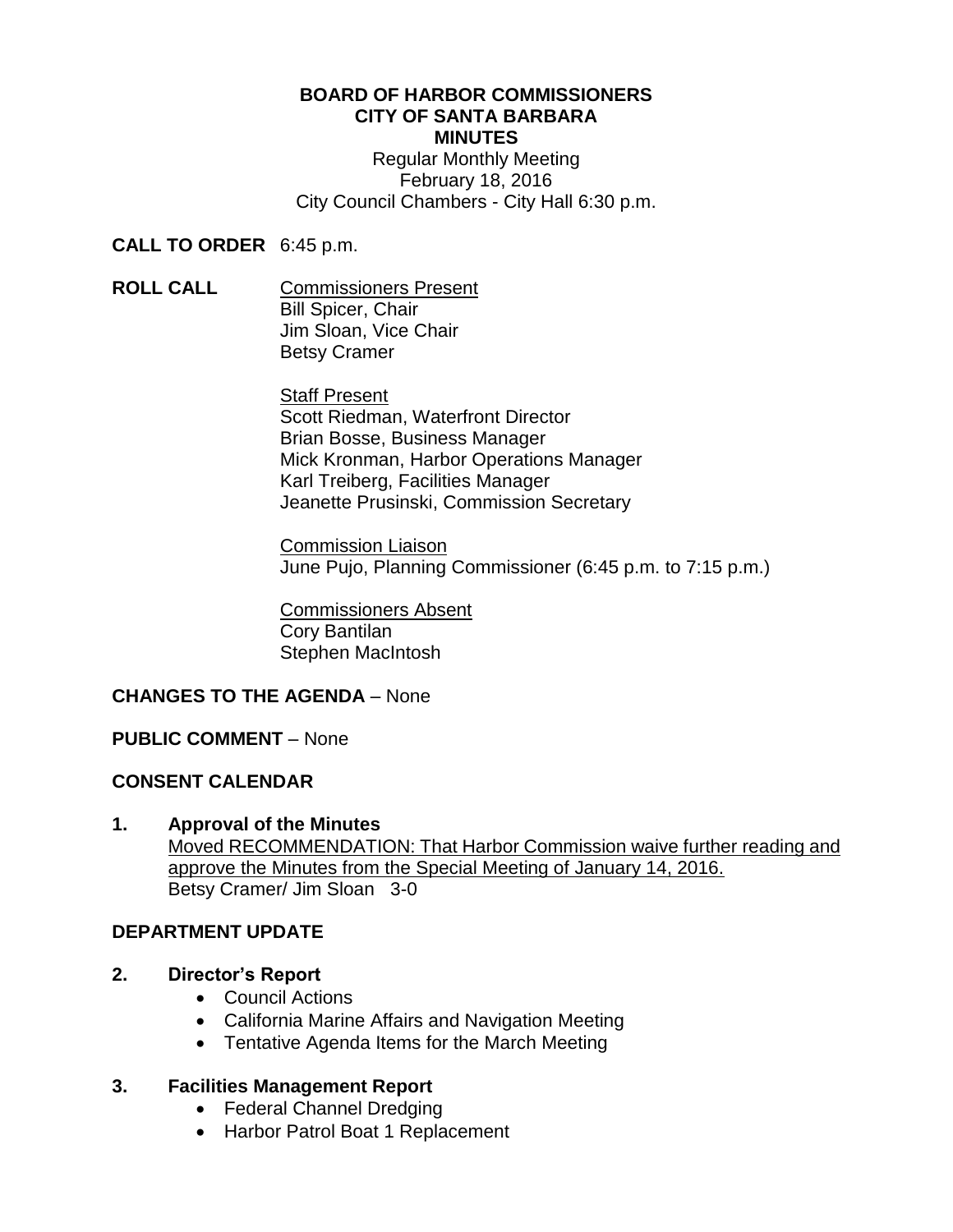Harbor Commission Minutes February 18, 2016 Page 2

Public Speaker:

 Edward Anderson, representing Anderson Custom Boats, was one of the builders invited to bid on the Boat 1 Replacement project. Mr. Anderson introduced himself to the Commission and listed numerous utility boats his company has built for other agencies.

# **4. Harbor Operations Report**

- New Life-Jacket Law
- Disaster Loans Available to Fishermen Impacted by Crab Closure. For more information concerning disaster loans, contact:
	- o David Reetz: (916) 708-3068 [david.reetz@sba.gov](mailto:david.reetz@sba.gov)
	- o Disaster Customer Service: (800) 659-2955 [disastercustomerservice@sba.gov](mailto:disastercustomerservice@sba.gov)

# **NEW BUSINESS**

#### **5. Fiscal Year 2016 Mid-Year Budget Report**

Brian Bosse gave a status report on the Waterfront Department Fiscal Year 2016 Mid-Year Budget revenues and expenditures.

#### **6. Proposed Lease Agreement with The Blue Water Hunter**

Moved RECOMMENDATION: That Harbor Commission review and recommend City Council approval of a five-year lease agreement with Andrew M. Taylor, a Sole Proprietor, doing business as The Blue Water Hunter, at an initial base rent of \$2,430.50 per month, for the 878 square foot lease space located at 117-D Harbor Way.

Jim Sloan/ Betsy Cramer 3-0

# **7. Budget Overview for Fiscal Year 2017**

Brian Bosse gave a status report on the Waterfront Department Fiscal Year 2017 operating and capital budget, including proposed fee adjustments. As of mid-year, December 31, 2015, the Waterfront Department remains on track to meet budgeted revenue projections and expenditures.

Commissioner Sloan asked about funding the Boat 1 Replacement for \$198k because there will not be enough funds in the Vessel Replacement Fund this year (FY16). Karl Treiberg said there was \$110k in FY16's budget to repower Boat 1, and \$75k in the Vessel Replacement Fund, totaling \$185k to use for vessel replacement instead of repowering. Additionally, Waterfront has asked Council to appropriate another \$40k from the Capital Reserve/ Harbor Preservation Fund, (Fund 5820) which will be a grand total of \$225k available to replace Boat 1. Commissioner Sloan asked since the funds from both categories were being used for the Boat 1 replacement, shouldn't the Department simply combine the projects